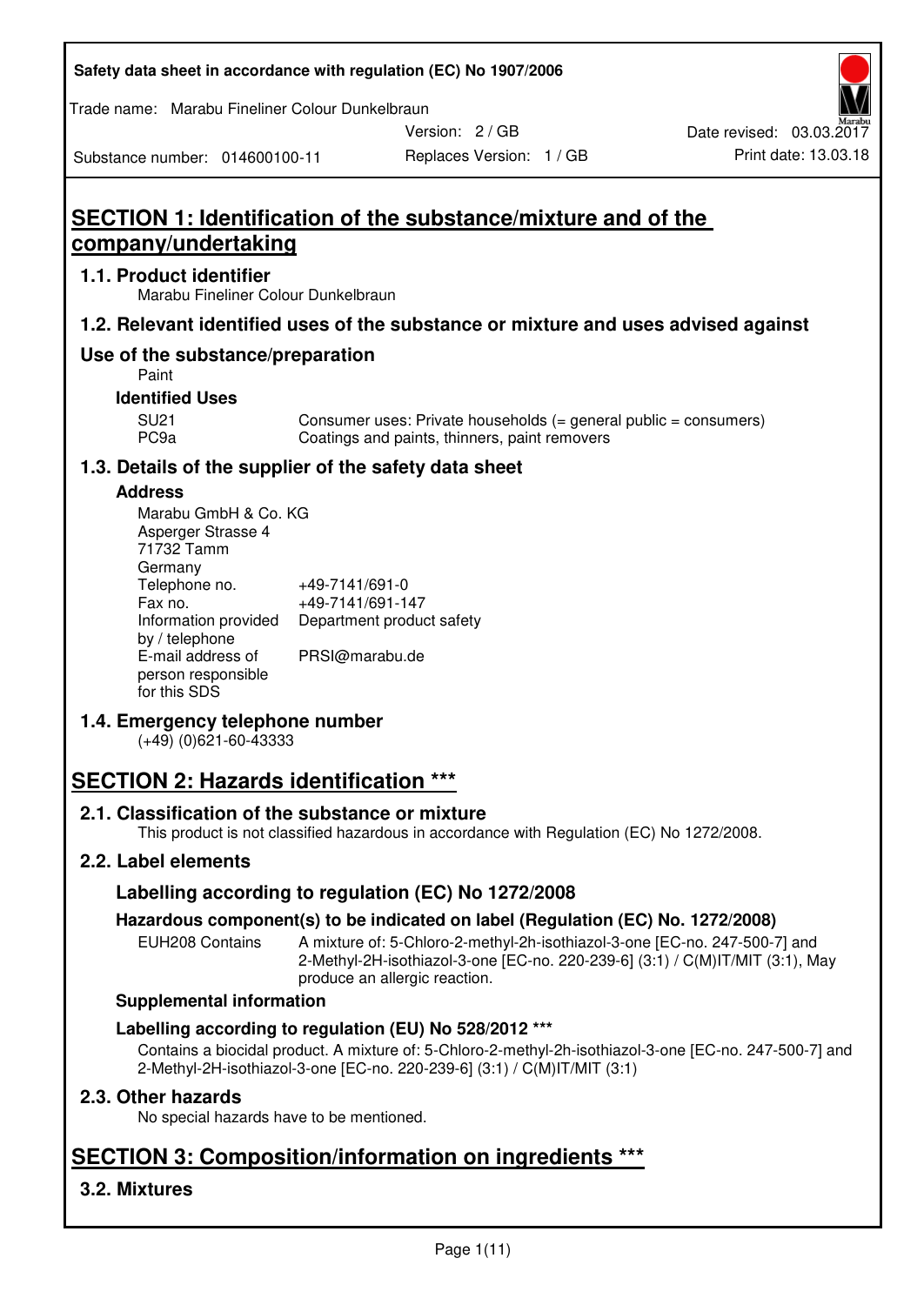| Safety data sheet in accordance with regulation (EC) No 1907/2006          |                                   |                            |              |                                     |      |                                                  |
|----------------------------------------------------------------------------|-----------------------------------|----------------------------|--------------|-------------------------------------|------|--------------------------------------------------|
| Trade name: Marabu Fineliner Colour Dunkelbraun                            |                                   |                            |              |                                     |      |                                                  |
|                                                                            |                                   | Version: 2 / GB            |              | Replaces Version: 1 / GB            |      | Date revised: 03.03.2017<br>Print date: 13.03.18 |
| Substance number: 014600100-11                                             |                                   |                            |              |                                     |      |                                                  |
| <b>Chemical characterization</b><br>Paint based on water                   |                                   |                            |              |                                     |      |                                                  |
| <b>Hazardous ingredients</b>                                               |                                   |                            |              |                                     |      |                                                  |
| <b>Ethanediol</b>                                                          |                                   |                            |              |                                     |      |                                                  |
| CAS No.                                                                    | $107 - 21 - 1$                    |                            |              |                                     |      |                                                  |
| EINECS no.<br>Registration no.                                             | 203-473-3<br>01-2119456816-28     |                            |              |                                     |      |                                                  |
| Concentration                                                              | $>=$                              | $\overline{\phantom{0}}$ 1 | $\lt$        | 10                                  | $\%$ |                                                  |
| Classification (Regulation (EC) No. 1272/2008)                             |                                   |                            |              |                                     |      |                                                  |
|                                                                            | Acute Tox. 4                      |                            | H302         |                                     |      |                                                  |
|                                                                            | STOT RE <sub>2</sub>              |                            | H373         |                                     |      |                                                  |
|                                                                            |                                   |                            |              |                                     |      |                                                  |
| <b>Bronopol (INN)</b><br>CAS No.                                           | $52 - 51 - 7$                     |                            |              |                                     |      |                                                  |
| EINECS no.                                                                 | 200-143-0                         |                            |              |                                     |      |                                                  |
| Concentration                                                              | $>=$                              | 0,01                       | $\lt$        | 0,1                                 | $\%$ |                                                  |
| Classification (Regulation (EC) No. 1272/2008)                             |                                   |                            |              |                                     |      |                                                  |
|                                                                            | Eye Dam. 1                        |                            | H318         |                                     |      |                                                  |
|                                                                            | Skin Irrit. 2                     |                            | H315         |                                     |      |                                                  |
|                                                                            | STOT SE3<br>Acute Tox. 4          |                            | H335<br>H302 |                                     |      |                                                  |
|                                                                            | Acute Tox. 4                      |                            | H312         |                                     |      |                                                  |
|                                                                            | Aquatic Acute 1                   |                            | H400         |                                     |      |                                                  |
|                                                                            | Aquatic Chronic 1                 |                            | H410         |                                     |      |                                                  |
| Concentration limits (Regulation (EC) No. 1272/2008)                       |                                   |                            |              |                                     |      |                                                  |
|                                                                            | Aquatic Acute 1                   | H400                       |              | $M = 10$                            |      |                                                  |
|                                                                            | <b>Aquatic Chronic</b>            | H410                       | $M = 1$      |                                     |      |                                                  |
| A mixture of: 5-Chloro-2-methyl-2h-isothiazol-3-one [EC-no. 247-500-7] and |                                   |                            |              |                                     |      |                                                  |
| 2-Methyl-2H-isothiazol-3-one [EC-no. 220-239-6] (3:1) / C(M)IT/MIT (3:1)   |                                   |                            |              |                                     |      |                                                  |
| CAS No.<br>Concentration                                                   | 55965-84-9                        |                            | $\,<\,$      | 0,0015                              | $\%$ |                                                  |
|                                                                            |                                   |                            |              |                                     |      |                                                  |
| Classification (Regulation (EC) No. 1272/2008)                             |                                   |                            |              |                                     |      |                                                  |
|                                                                            | Acute Tox. 3<br>Aquatic Chronic 1 |                            | H331<br>H410 |                                     |      |                                                  |
|                                                                            | Aquatic Acute 1                   |                            | H400         |                                     |      |                                                  |
|                                                                            | Skin Sens. 1                      |                            | H317         |                                     |      |                                                  |
|                                                                            | Skin Corr. 1B                     |                            | H314         |                                     |      |                                                  |
|                                                                            | Acute Tox. 3<br>Acute Tox. 3      |                            | H311<br>H301 |                                     |      |                                                  |
|                                                                            |                                   |                            |              |                                     |      |                                                  |
| Concentration limits (Regulation (EC) No. 1272/2008)                       |                                   |                            |              |                                     |      |                                                  |
|                                                                            | Skin Corr. 1B<br>Eye Irrit. 2     | H314<br>H319               |              | $>= 0,6$<br>$\epsilon = 0.06 < 0.6$ |      |                                                  |
|                                                                            | Skin Irrit. 2                     | H315                       |              | $\epsilon = 0.06 < 0.6$             |      |                                                  |
|                                                                            | Skin Sens. 1                      | H317                       |              | $= 0,0015$                          |      |                                                  |
| <b>Further ingredients ***</b>                                             |                                   |                            |              |                                     |      |                                                  |
| Glycerol                                                                   |                                   |                            |              |                                     |      |                                                  |
| CAS No.<br>EINECS no.                                                      | $56 - 81 - 5$<br>200-289-5        |                            |              |                                     |      |                                                  |
| Concentration                                                              | $>=$                              | 10                         | $\,<\,$      | 25                                  | $\%$ | $[3]$                                            |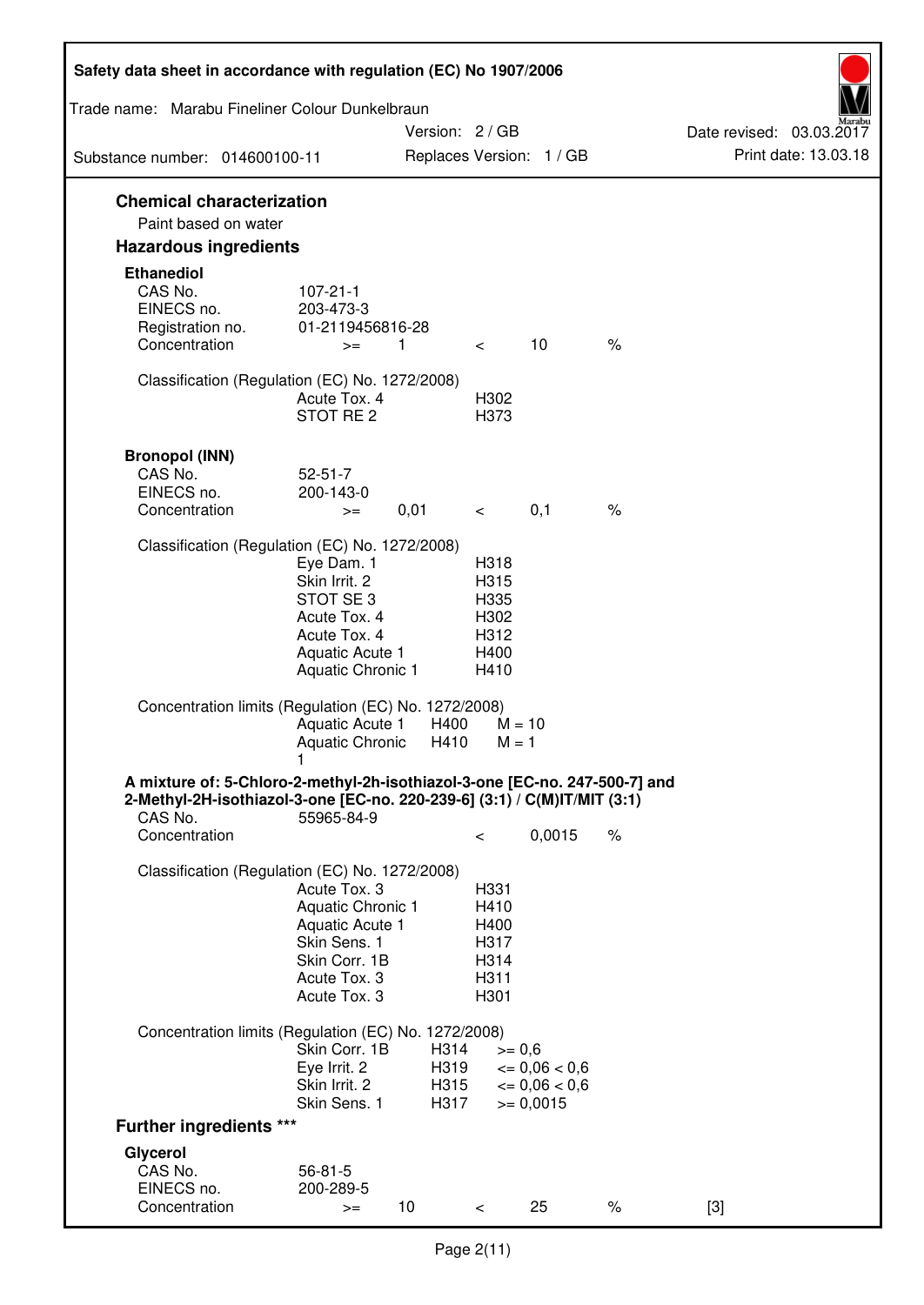|         | Safety data sheet in accordance with regulation (EC) No 1907/2006                                                       |                                                                                                            |                          |
|---------|-------------------------------------------------------------------------------------------------------------------------|------------------------------------------------------------------------------------------------------------|--------------------------|
|         | Trade name: Marabu Fineliner Colour Dunkelbraun                                                                         |                                                                                                            |                          |
|         |                                                                                                                         | Version: 2 / GB                                                                                            | Date revised: 03.03.2017 |
|         | Substance number: 014600100-11                                                                                          | Replaces Version: 1 / GB                                                                                   | Print date: 13.03.18     |
|         |                                                                                                                         |                                                                                                            |                          |
| $\star$ |                                                                                                                         |                                                                                                            |                          |
|         |                                                                                                                         |                                                                                                            |                          |
|         | [3] Substance with occupational exposure limits                                                                         |                                                                                                            |                          |
|         | <b>SECTION 4: First aid measures</b>                                                                                    |                                                                                                            |                          |
|         | 4.1. Description of first aid measures                                                                                  |                                                                                                            |                          |
|         | After skin contact                                                                                                      |                                                                                                            |                          |
|         | Wash with plenty of water and soap. Do NOT use solvents or thinners.                                                    |                                                                                                            |                          |
|         | After eye contact                                                                                                       |                                                                                                            |                          |
|         |                                                                                                                         | Separate eyelids, wash the eyes thoroughly with water (15 min.). In case of irritation consult an oculist. |                          |
|         | <b>After ingestion</b>                                                                                                  | Rinse mouth thoroughly with water. If larger amounts are swallowed or in the event of symptoms take        |                          |
|         | medical treatment.                                                                                                      |                                                                                                            |                          |
|         | 4.2. Most important symptoms and effects, both acute and delayed<br>Until now no symptoms known so far.                 |                                                                                                            |                          |
|         | 4.3. Indication of any immediate medical attention and special treatment needed                                         |                                                                                                            |                          |
|         | Hints for the physician / treatment<br>Treat symptomatically                                                            |                                                                                                            |                          |
|         | <b>SECTION 5: Firefighting measures</b>                                                                                 |                                                                                                            |                          |
|         | 5.1. Extinguishing media                                                                                                |                                                                                                            |                          |
|         | Suitable extinguishing media                                                                                            |                                                                                                            |                          |
|         | Carbon dioxide, Foam, Sand, Water                                                                                       |                                                                                                            |                          |
|         | 5.2. Special hazards arising from the substance or mixture<br>black smoke                                               | In the event of fire the following can be released: Carbon monoxide (CO); Carbon dioxide (CO2); dense      |                          |
|         | 5.3. Advice for firefighters                                                                                            |                                                                                                            |                          |
|         | <b>Other information</b>                                                                                                |                                                                                                            |                          |
|         |                                                                                                                         | Collect contaminated fire-fighting water separately, must not be discharged into the drains.               |                          |
|         | <b>SECTION 6: Accidental release measures</b>                                                                           |                                                                                                            |                          |
|         | 6.1. Personal precautions, protective equipment and emergency procedures<br>No particular measures required.            |                                                                                                            |                          |
|         | <b>6.2. Environmental precautions</b><br>No particular measures required.                                               |                                                                                                            |                          |
|         | 6.3. Methods and material for containment and cleaning up<br>Clean preferably with a detergent - avoid use of solvents. |                                                                                                            |                          |

## **6.4. Reference to other sections**

Information regarding Safe handling, see Section 7. Information regarding personal protective measures, see Section 8. Information regarding waste disposal, see Section 13.

# **SECTION 7: Handling and storage**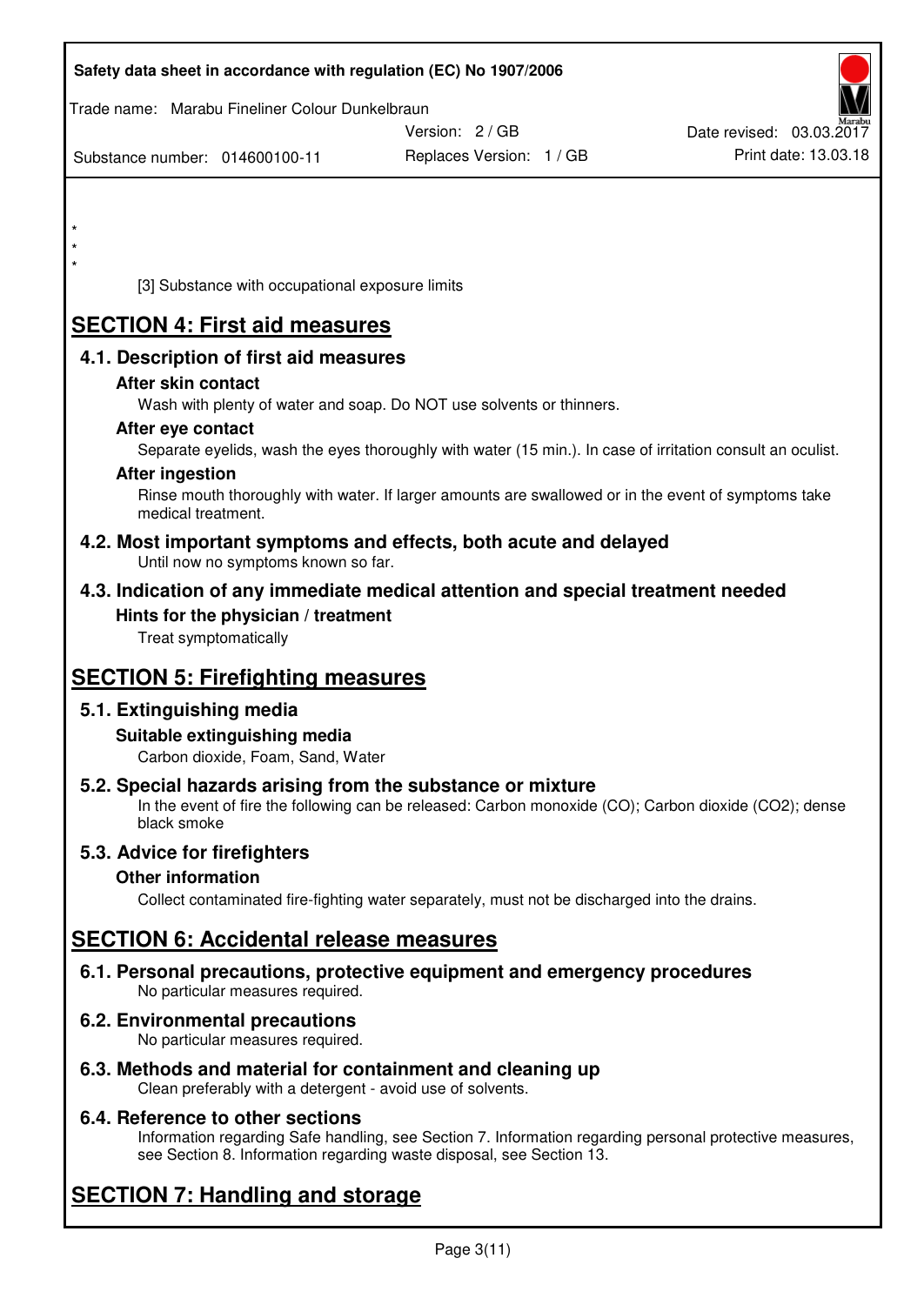| Safety data sheet in accordance with regulation (EC) No 1907/2006                                                                                                      |                                                                                                                                                                                                            |                          |
|------------------------------------------------------------------------------------------------------------------------------------------------------------------------|------------------------------------------------------------------------------------------------------------------------------------------------------------------------------------------------------------|--------------------------|
| Trade name: Marabu Fineliner Colour Dunkelbraun                                                                                                                        |                                                                                                                                                                                                            |                          |
|                                                                                                                                                                        | Version: 2/GB                                                                                                                                                                                              | Date revised: 03.03.2017 |
| Substance number: 014600100-11                                                                                                                                         | Replaces Version: 1 / GB                                                                                                                                                                                   | Print date: 13.03.18     |
| 7.1. Precautions for safe handling<br>Advice on safe handling<br>Advice on protection against fire and explosion<br>No special measures required.<br>Temperature class | Avoid skin and eye contact. Smoking, eating and drinking shall be prohibited in application area.<br>Classification of fires / temperature class / Ignition group / Dust explosion class<br>T <sub>2</sub> |                          |
|                                                                                                                                                                        | 7.2. Conditions for safe storage, including any incompatibilities                                                                                                                                          |                          |
| Requirements for storage rooms and vessels<br>Store in frostfree conditions.<br>Storage class according to TRGS 510<br>Storage class according to<br><b>TRGS 510</b>   | 12<br>Non-combustible liquids                                                                                                                                                                              |                          |
| 7.3. Specific end use(s)<br>Paint                                                                                                                                      |                                                                                                                                                                                                            |                          |
|                                                                                                                                                                        |                                                                                                                                                                                                            |                          |
| 8.1. Control parameters                                                                                                                                                | <b>SECTION 8: Exposure controls/personal protection</b>                                                                                                                                                    |                          |
| <b>Exposure limit values</b>                                                                                                                                           |                                                                                                                                                                                                            |                          |
| <b>Ethanediol</b>                                                                                                                                                      |                                                                                                                                                                                                            |                          |
| List                                                                                                                                                                   | EH40                                                                                                                                                                                                       |                          |
| <b>Type</b><br>Value                                                                                                                                                   | WEL<br>10<br>mq/m <sup>3</sup>                                                                                                                                                                             |                          |
| Skin resorption / sensibilisation: Sk;                                                                                                                                 | <b>Status: 2011</b>                                                                                                                                                                                        |                          |
| Glycerol                                                                                                                                                               |                                                                                                                                                                                                            |                          |
| List<br><b>Type</b>                                                                                                                                                    | <b>EH40</b><br><b>WEL</b>                                                                                                                                                                                  |                          |
| Value                                                                                                                                                                  | 10<br>mg/m <sup>3</sup>                                                                                                                                                                                    |                          |
| <b>Status: 2011</b>                                                                                                                                                    |                                                                                                                                                                                                            |                          |
| <b>Other information</b>                                                                                                                                               |                                                                                                                                                                                                            |                          |
| There are not known any further control parameters.                                                                                                                    |                                                                                                                                                                                                            |                          |
| <b>Derived No/Minimal Effect Levels (DNEL/DMEL)</b>                                                                                                                    |                                                                                                                                                                                                            |                          |
| <b>Ethanediol</b><br>Type of value<br>Reference group<br>Duration of exposure<br>Route of exposure<br>Mode of action                                                   | Derived No Effect Level (DNEL)<br>Worker<br>Long term<br>inhalative<br>Local effects                                                                                                                       |                          |
| Concentration                                                                                                                                                          | 35                                                                                                                                                                                                         | mg/m <sup>3</sup>        |
| Type of value<br>Reference group<br>Duration of exposure<br>Route of exposure<br>Mode of action                                                                        | Derived No Effect Level (DNEL)<br>Worker<br>Long term<br>dermal<br>Systemic effects                                                                                                                        |                          |
| Concentration                                                                                                                                                          | 106                                                                                                                                                                                                        | mg/kg                    |
| Type of value<br>Reference group                                                                                                                                       | Derived No Effect Level (DNEL)<br>Consumer                                                                                                                                                                 |                          |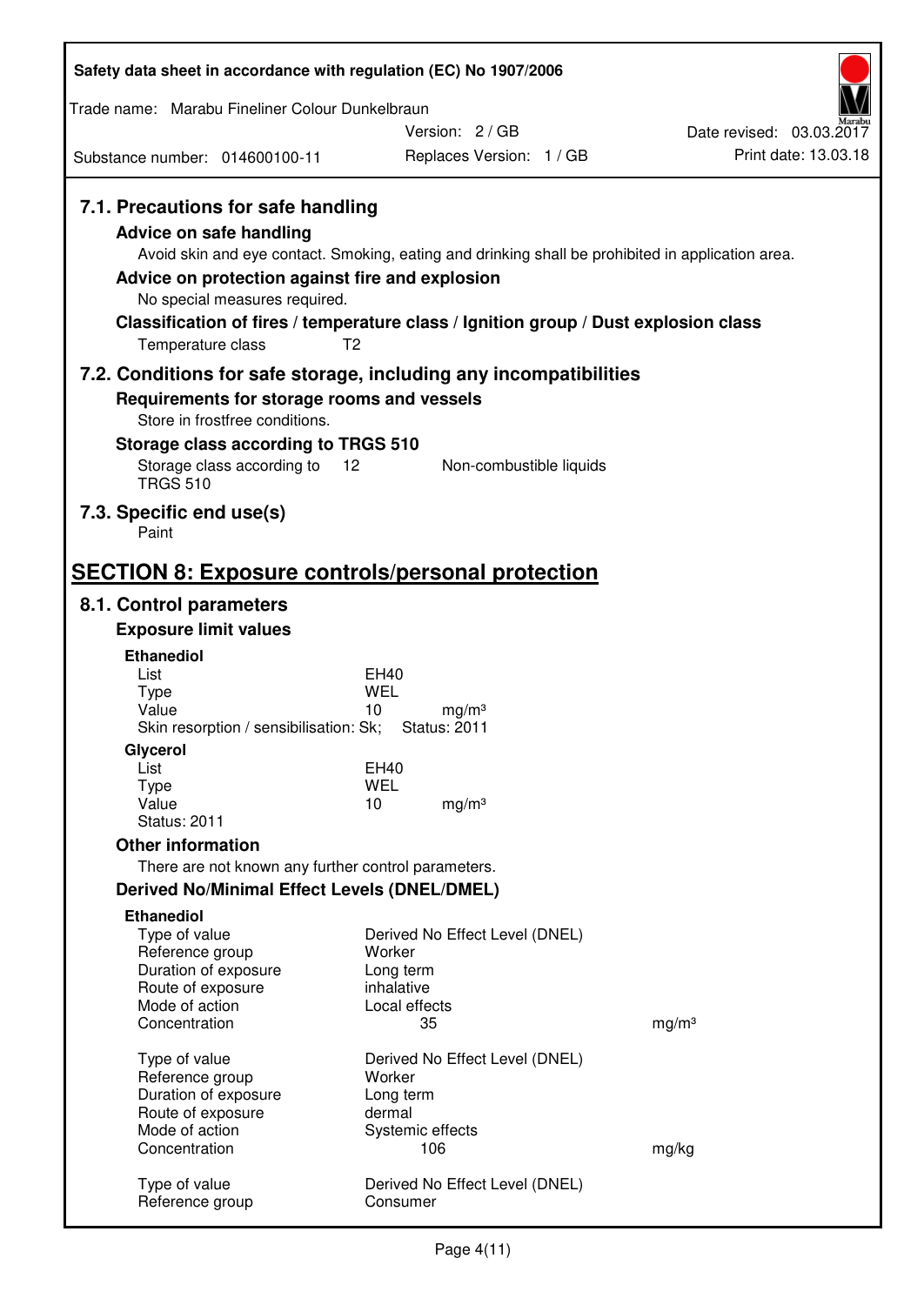| Safety data sheet in accordance with regulation (EC) No 1907/2006 |                                                                                                       |                                                  |
|-------------------------------------------------------------------|-------------------------------------------------------------------------------------------------------|--------------------------------------------------|
| Trade name: Marabu Fineliner Colour Dunkelbraun                   |                                                                                                       |                                                  |
| Substance number: 014600100-11                                    | Version: 2 / GB<br>Replaces Version: 1 / GB                                                           | Date revised: 03.03.2017<br>Print date: 13.03.18 |
| Duration of exposure                                              | Long term                                                                                             |                                                  |
| Route of exposure<br>Mode of action                               | inhalative                                                                                            |                                                  |
| Concentration                                                     | Local effects<br>7                                                                                    | mg/m <sup>3</sup>                                |
|                                                                   |                                                                                                       |                                                  |
| Type of value                                                     | Derived No Effect Level (DNEL)                                                                        |                                                  |
| Reference group<br>Duration of exposure                           | Consumer<br>Long term                                                                                 |                                                  |
| Route of exposure                                                 | dermal                                                                                                |                                                  |
| Mode of action                                                    | Systemic effects                                                                                      |                                                  |
| Concentration                                                     | 53                                                                                                    | mg/kg                                            |
| <b>Predicted No Effect Concentration (PNEC)</b>                   |                                                                                                       |                                                  |
| <b>Ethanediol</b>                                                 |                                                                                                       |                                                  |
| Type of value                                                     | <b>PNEC</b>                                                                                           |                                                  |
| <b>Type</b>                                                       | Freshwater                                                                                            |                                                  |
| Concentration                                                     | 10                                                                                                    | mg/l                                             |
| Type of value                                                     | <b>PNEC</b>                                                                                           |                                                  |
| <b>Type</b>                                                       | Saltwater                                                                                             |                                                  |
| Concentration                                                     | 1                                                                                                     | mg/l                                             |
| Type of value                                                     | <b>PNEC</b>                                                                                           |                                                  |
| <b>Type</b>                                                       | Water (intermittent release)                                                                          |                                                  |
| Concentration                                                     | 10                                                                                                    | mg/l                                             |
| Type of value                                                     | <b>PNEC</b>                                                                                           |                                                  |
| <b>Type</b>                                                       | Sewage treatment plant (STP)                                                                          |                                                  |
| Concentration                                                     | 199,5                                                                                                 | mg/l                                             |
| Type of value                                                     | <b>PNEC</b>                                                                                           |                                                  |
| <b>Type</b>                                                       | Freshwater sediment                                                                                   |                                                  |
| Concentration                                                     | 37                                                                                                    | mg/kg                                            |
| Type of value                                                     | <b>PNEC</b>                                                                                           |                                                  |
| <b>Type</b>                                                       | Marine sediment                                                                                       |                                                  |
| Concentration                                                     | 3,7                                                                                                   | mg/kg                                            |
| Type of value                                                     | <b>PNEC</b>                                                                                           |                                                  |
| <b>Type</b>                                                       | Soil                                                                                                  |                                                  |
| Concentration                                                     | 1,53                                                                                                  | mg/kg                                            |
| 8.2. Exposure controls                                            |                                                                                                       |                                                  |
| <b>Exposure controls</b>                                          |                                                                                                       |                                                  |
| Provide adequate ventilation.                                     |                                                                                                       |                                                  |
| <b>Respiratory protection</b><br>Not necessary.                   |                                                                                                       |                                                  |
| <b>Hand protection</b>                                            |                                                                                                       |                                                  |
| Not necessary.                                                    |                                                                                                       |                                                  |
| In case of intensive contact wear protective gloves.              |                                                                                                       |                                                  |
|                                                                   | There is no one glove material or combination of materials that will give unlimited resistance to any |                                                  |
| individual or combination of chemicals.                           | For prolonged or repeated handling nitrile rubber gloves with textile undergloves are required.       |                                                  |
| Material thickness                                                | 0,5<br>mm<br>$\,>$                                                                                    |                                                  |
| Breakthrough time                                                 | 30<br>min<br>$\,<\,$                                                                                  |                                                  |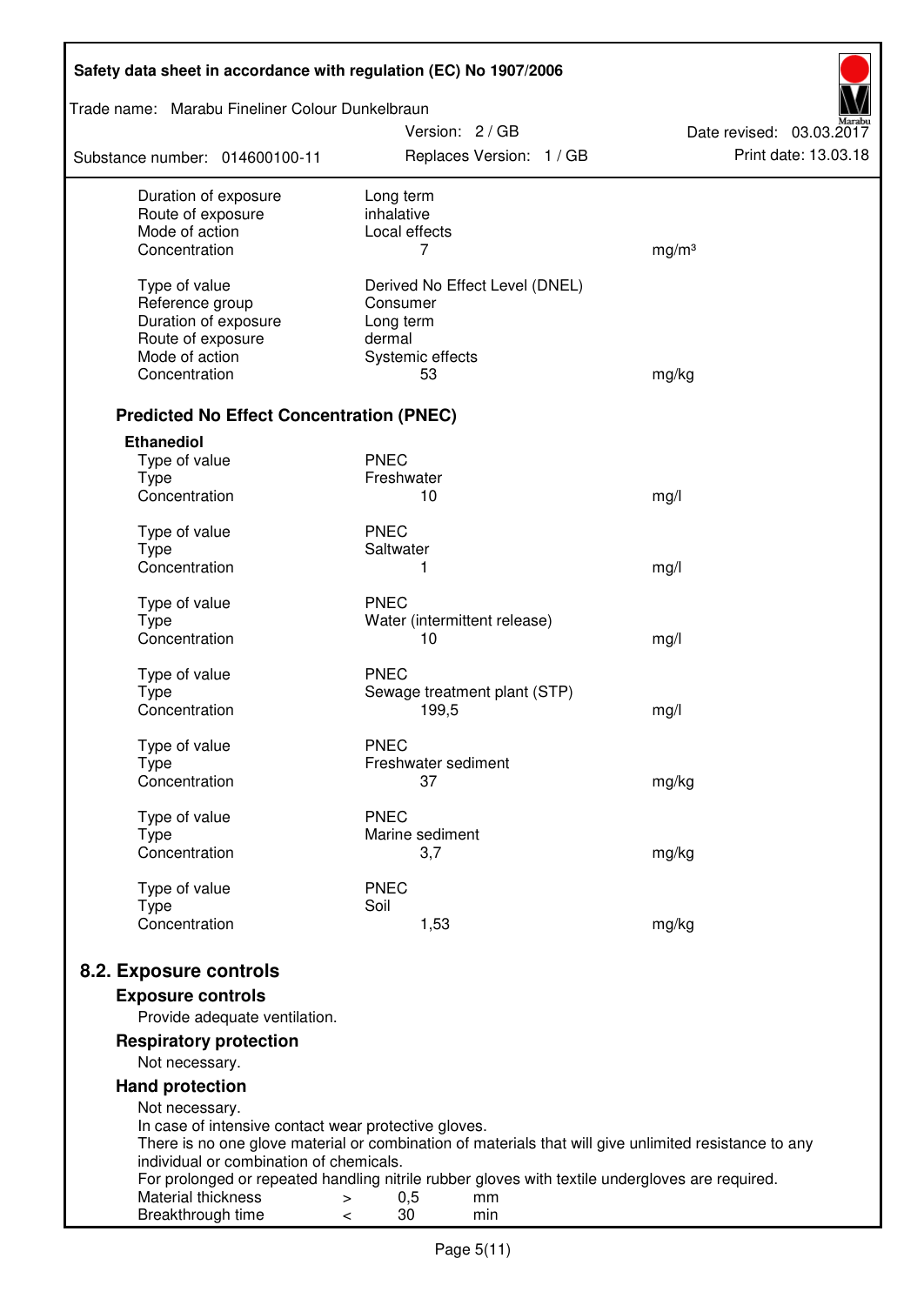| Safety data sheet in accordance with regulation (EC) No 1907/2006                                                                                                                                                                                                                                                                                            |                                                      |                          |                                                                                                                                                                                                                                                                                                                    |
|--------------------------------------------------------------------------------------------------------------------------------------------------------------------------------------------------------------------------------------------------------------------------------------------------------------------------------------------------------------|------------------------------------------------------|--------------------------|--------------------------------------------------------------------------------------------------------------------------------------------------------------------------------------------------------------------------------------------------------------------------------------------------------------------|
| Trade name: Marabu Fineliner Colour Dunkelbraun                                                                                                                                                                                                                                                                                                              |                                                      |                          |                                                                                                                                                                                                                                                                                                                    |
|                                                                                                                                                                                                                                                                                                                                                              | Version: 2 / GB                                      |                          | Date revised: 03.03.2017                                                                                                                                                                                                                                                                                           |
| Substance number: 014600100-11                                                                                                                                                                                                                                                                                                                               |                                                      | Replaces Version: 1 / GB | Print date: 13.03.18                                                                                                                                                                                                                                                                                               |
| The breakthrough time must be greater than the end use time of the product.<br>replacement must be followed.<br>Gloves should be replaced regularly and if there is any sign of damage to the glove material.<br>Always ensure that gloves are free from defects and that they are stored and used correctly.<br>maintenance.<br>once exposure has occurred. |                                                      |                          | The instructions and information provided by the glove manufacturer on use, storage, maintenance and<br>The performance or effectiveness of the glove may be reduced by physical/ chemical damage and poor<br>Barrier creams may help to protect the exposed areas of the skin, they should however not be applied |
| Eye protection                                                                                                                                                                                                                                                                                                                                               |                                                      |                          |                                                                                                                                                                                                                                                                                                                    |
| Not necessary.<br><b>Body protection</b><br>Not applicable.                                                                                                                                                                                                                                                                                                  |                                                      |                          |                                                                                                                                                                                                                                                                                                                    |
| <b>SECTION 9: Physical and chemical properties</b>                                                                                                                                                                                                                                                                                                           |                                                      |                          |                                                                                                                                                                                                                                                                                                                    |
| 9.1. Information on basic physical and chemical properties                                                                                                                                                                                                                                                                                                   |                                                      |                          |                                                                                                                                                                                                                                                                                                                    |
| <b>Form</b>                                                                                                                                                                                                                                                                                                                                                  | liquid                                               |                          |                                                                                                                                                                                                                                                                                                                    |
| <b>Colour</b>                                                                                                                                                                                                                                                                                                                                                | coloured                                             |                          |                                                                                                                                                                                                                                                                                                                    |
| <b>Odour</b>                                                                                                                                                                                                                                                                                                                                                 | odourless                                            |                          |                                                                                                                                                                                                                                                                                                                    |
| <b>Odour threshold</b>                                                                                                                                                                                                                                                                                                                                       |                                                      |                          |                                                                                                                                                                                                                                                                                                                    |
| Remarks                                                                                                                                                                                                                                                                                                                                                      | No data available                                    |                          |                                                                                                                                                                                                                                                                                                                    |
| <b>Melting point</b>                                                                                                                                                                                                                                                                                                                                         |                                                      |                          |                                                                                                                                                                                                                                                                                                                    |
| Remarks                                                                                                                                                                                                                                                                                                                                                      | not determined                                       |                          |                                                                                                                                                                                                                                                                                                                    |
| <b>Freezing point</b>                                                                                                                                                                                                                                                                                                                                        |                                                      |                          |                                                                                                                                                                                                                                                                                                                    |
| Remarks                                                                                                                                                                                                                                                                                                                                                      | not determined                                       |                          |                                                                                                                                                                                                                                                                                                                    |
| Initial boiling point and boiling range                                                                                                                                                                                                                                                                                                                      |                                                      |                          |                                                                                                                                                                                                                                                                                                                    |
| Value                                                                                                                                                                                                                                                                                                                                                        | appr. 100                                            |                          | $\rm ^{\circ}C$                                                                                                                                                                                                                                                                                                    |
| Pressure                                                                                                                                                                                                                                                                                                                                                     | 1.013                                                | hPa                      |                                                                                                                                                                                                                                                                                                                    |
| Source                                                                                                                                                                                                                                                                                                                                                       | Literature value                                     |                          |                                                                                                                                                                                                                                                                                                                    |
| <b>Flash point</b>                                                                                                                                                                                                                                                                                                                                           |                                                      |                          |                                                                                                                                                                                                                                                                                                                    |
| Remarks                                                                                                                                                                                                                                                                                                                                                      | Not applicable                                       |                          |                                                                                                                                                                                                                                                                                                                    |
| Evaporation rate (ether $= 1$ ) :                                                                                                                                                                                                                                                                                                                            |                                                      |                          |                                                                                                                                                                                                                                                                                                                    |
| Remarks                                                                                                                                                                                                                                                                                                                                                      | not determined                                       |                          |                                                                                                                                                                                                                                                                                                                    |
| Flammability (solid, gas)<br>Not applicable                                                                                                                                                                                                                                                                                                                  |                                                      |                          |                                                                                                                                                                                                                                                                                                                    |
| Upper/lower flammability or explosive limits                                                                                                                                                                                                                                                                                                                 |                                                      |                          |                                                                                                                                                                                                                                                                                                                    |
| Lower explosion limit<br>Upper explosion limit<br>Source                                                                                                                                                                                                                                                                                                     | 3,2<br>appr.<br>53<br>appr.<br>Literature value      |                          | % (V)<br>% (V)                                                                                                                                                                                                                                                                                                     |
| Vapour pressure                                                                                                                                                                                                                                                                                                                                              |                                                      |                          |                                                                                                                                                                                                                                                                                                                    |
| Value<br>Temperature<br>Method                                                                                                                                                                                                                                                                                                                               | 23<br>appr.<br>20<br>Value taken from the literature | °C                       | hPa                                                                                                                                                                                                                                                                                                                |
| <b>Vapour density</b>                                                                                                                                                                                                                                                                                                                                        |                                                      |                          |                                                                                                                                                                                                                                                                                                                    |
| Remarks                                                                                                                                                                                                                                                                                                                                                      | not determined                                       |                          |                                                                                                                                                                                                                                                                                                                    |
| <b>Density</b>                                                                                                                                                                                                                                                                                                                                               |                                                      |                          |                                                                                                                                                                                                                                                                                                                    |
| Remarks                                                                                                                                                                                                                                                                                                                                                      | not determined                                       |                          |                                                                                                                                                                                                                                                                                                                    |
|                                                                                                                                                                                                                                                                                                                                                              |                                                      |                          |                                                                                                                                                                                                                                                                                                                    |
| Solubility in water<br>Remarks                                                                                                                                                                                                                                                                                                                               | miscible                                             |                          |                                                                                                                                                                                                                                                                                                                    |
|                                                                                                                                                                                                                                                                                                                                                              |                                                      |                          |                                                                                                                                                                                                                                                                                                                    |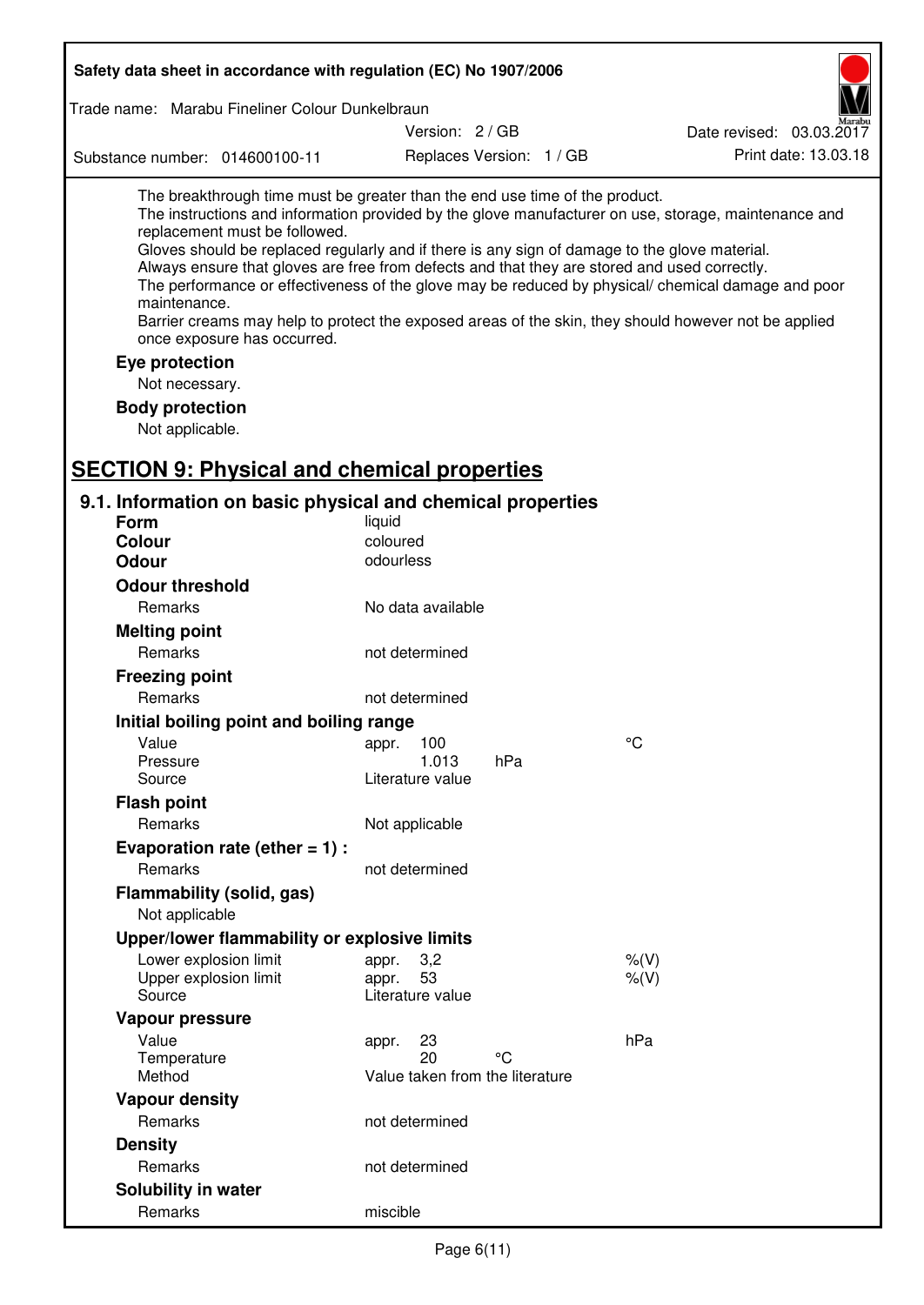| Safety data sheet in accordance with regulation (EC) No 1907/2006                    |                                                                   |                          |  |  |
|--------------------------------------------------------------------------------------|-------------------------------------------------------------------|--------------------------|--|--|
| Trade name: Marabu Fineliner Colour Dunkelbraun                                      |                                                                   |                          |  |  |
|                                                                                      | Version: 2/GB                                                     | Date revised: 03.03.2017 |  |  |
| Substance number: 014600100-11                                                       | Replaces Version: 1 / GB                                          | Print date: 13.03.18     |  |  |
| Ignition temperature                                                                 |                                                                   |                          |  |  |
| Value                                                                                | 410<br>appr.                                                      | $\rm ^{\circ}C$          |  |  |
| Source                                                                               | Literature value                                                  |                          |  |  |
| <b>Viscosity</b>                                                                     |                                                                   |                          |  |  |
| Remarks                                                                              |                                                                   |                          |  |  |
| Remarks                                                                              | not determined                                                    |                          |  |  |
| 9.2. Other information                                                               |                                                                   |                          |  |  |
| <b>Other information</b>                                                             |                                                                   |                          |  |  |
| None known                                                                           |                                                                   |                          |  |  |
| <b>SECTION 10: Stability and reactivity</b>                                          |                                                                   |                          |  |  |
| 10.1. Reactivity<br>None                                                             |                                                                   |                          |  |  |
| 10.2. Chemical stability                                                             |                                                                   |                          |  |  |
| No hazardous reactions known.<br>10.3. Possibility of hazardous reactions            |                                                                   |                          |  |  |
| No hazardous reactions known.                                                        |                                                                   |                          |  |  |
| 10.4. Conditions to avoid<br>No hazardous reactions known.                           |                                                                   |                          |  |  |
| 10.5. Incompatible materials<br>None                                                 |                                                                   |                          |  |  |
| 10.6. Hazardous decomposition products<br>No hazardous decomposition products known. |                                                                   |                          |  |  |
| <b>SECTION 11: Toxicological information</b>                                         |                                                                   |                          |  |  |
| 11.1. Information on toxicological effects                                           |                                                                   |                          |  |  |
| <b>Acute oral toxicity</b>                                                           |                                                                   |                          |  |  |
| Remarks                                                                              | Based on available data, the classification criteria are not met. |                          |  |  |
| <b>Acute dermal toxicity</b>                                                         |                                                                   |                          |  |  |
| Remarks                                                                              | Based on available data, the classification criteria are not met. |                          |  |  |
| <b>Acute inhalational toxicity</b>                                                   |                                                                   |                          |  |  |
| Remarks                                                                              | Based on available data, the classification criteria are not met. |                          |  |  |
| <b>Skin corrosion/irritation</b>                                                     |                                                                   |                          |  |  |
| Remarks                                                                              | Based on available data, the classification criteria are not met. |                          |  |  |
| Serious eye damage/irritation                                                        |                                                                   |                          |  |  |
| Remarks                                                                              | Based on available data, the classification criteria are not met. |                          |  |  |
| <b>Sensitization</b>                                                                 |                                                                   |                          |  |  |
| Remarks                                                                              | Based on available data, the classification criteria are not met. |                          |  |  |
| <b>Mutagenicity</b>                                                                  |                                                                   |                          |  |  |
| Remarks                                                                              | Based on available data, the classification criteria are not met. |                          |  |  |
| <b>Reproductive toxicity</b>                                                         |                                                                   |                          |  |  |
| Remarks                                                                              | Based on available data, the classification criteria are not met. |                          |  |  |
| Carcinogenicity                                                                      |                                                                   |                          |  |  |
| Remarks                                                                              | Based on available data, the classification criteria are not met. |                          |  |  |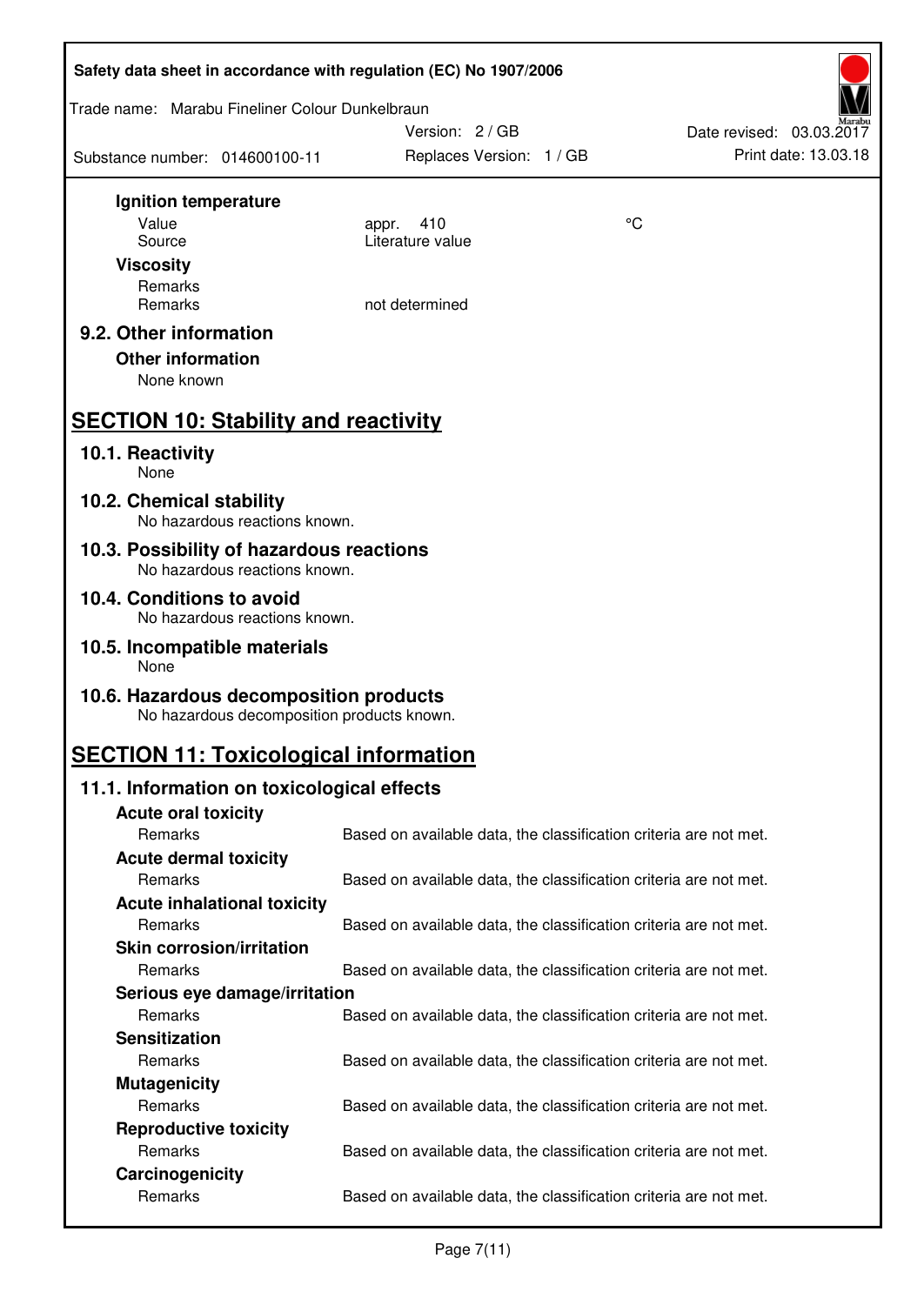#### **Safety data sheet in accordance with regulation (EC) No 1907/2006**

Trade name: Marabu Fineliner Colour Dunkelbraun

Substance number: 014600100-11

Version: 2 / GB

Replaces Version: 1 / GB Print date: 13.03.18 Date revised: 03.03.2017

## **Specific Target Organ Toxicity (STOT)**

**Single exposure** 

Based on available data, the classification criteria are not met.

**Repeated exposure** 

Remarks Based on available data, the classification criteria are not met.

#### **Aspiration hazard**

Based on available data, the classification criteria are not met.

#### **Experience in practice**

Provided all the recommended protective and safety precautions are taken, experience shows that no risk to health can be expected.

#### **Other information**

There are no data available on the mixture itself. The mixture has been assessed following the additivity method of the GHS/CLP Regulation (EC) No 1272/2008.

## **SECTION 12: Ecological information**

#### **12.1. Toxicity**

#### **General information**

There are no data available on the mixture itself.Do not allow to enter drains or water courses.The mixture has been assessed following the summation method of the CLP Regulation (EC) No 1272/2008 and is not classified as dangerous for the environment.

#### **12.2. Persistence and degradability**

#### **General information**

There are no data available on the mixture itself.

#### **12.3. Bioaccumulative potential**

#### **General information**

There are no data available on the mixture itself.

#### **12.4. Mobility in soil**

#### **General information**

There are no data available on the mixture itself.

**12.5. Results of PBT and vPvB assessment** 

#### **General information**

There are no data available on the mixture itself.

#### **12.6. Other adverse effects**

#### **General information**

There are no data available on the mixture itself.

# **SECTION 13: Disposal considerations**

#### **13.1. Waste treatment methods**

#### **Disposal recommendations for the product**

The product can be placed with other household refuse. Small residues in containers can be washed-out with water and put into the drainage system.

#### **Disposal recommendations for packaging**

Packaging that cannot be cleaned should be disposed off as product waste. Completely emptied packagings can be given for recycling.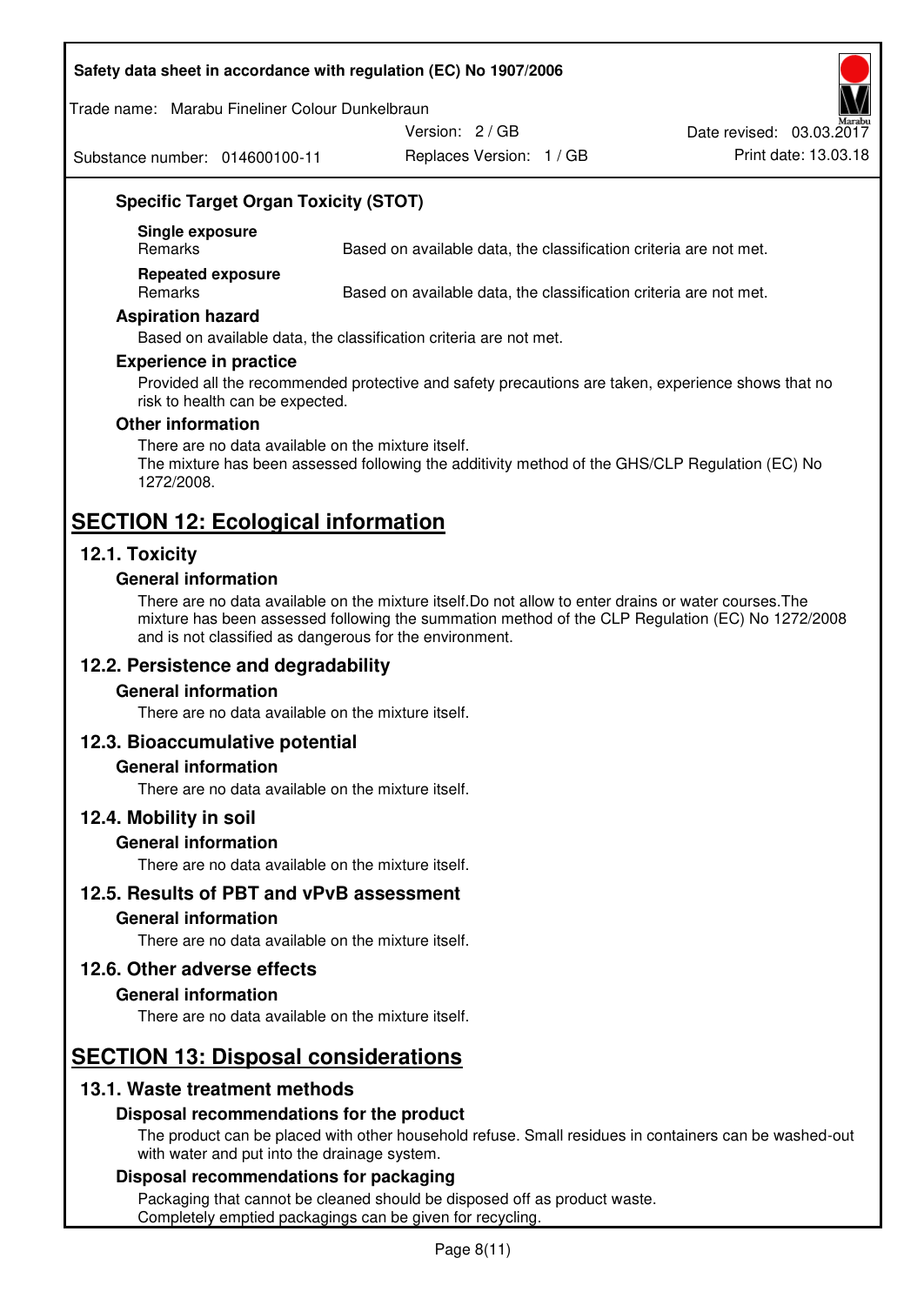| Safety data sheet in accordance with regulation (EC) No 1907/2006 |                                                                                                       |                                                  |
|-------------------------------------------------------------------|-------------------------------------------------------------------------------------------------------|--------------------------------------------------|
| Trade name: Marabu Fineliner Colour Dunkelbraun                   |                                                                                                       |                                                  |
| Substance number: 014600100-11                                    | Version: 2/GB<br>Replaces Version: 1 / GB                                                             | Date revised: 03.03.2017<br>Print date: 13.03.18 |
|                                                                   |                                                                                                       |                                                  |
| <b>SECTION 14: Transport information</b>                          |                                                                                                       |                                                  |
| <b>Land transport ADR/RID</b><br>Non-dangerous goods              |                                                                                                       |                                                  |
| 14.1. UN number                                                   |                                                                                                       |                                                  |
| $UN -$<br>14.2. UN proper shipping name                           |                                                                                                       |                                                  |
|                                                                   |                                                                                                       |                                                  |
| 14.3. Transport hazard class(es)<br>Class                         |                                                                                                       |                                                  |
| Label                                                             |                                                                                                       |                                                  |
| 14.4. Packing group                                               |                                                                                                       |                                                  |
| Packing group<br>Transport category                               | 0                                                                                                     |                                                  |
| 14.5. Environmental hazards                                       |                                                                                                       |                                                  |
|                                                                   |                                                                                                       |                                                  |
| <b>Marine transport IMDG/GGVSee</b>                               | The product does not constitute a hazardous substance in sea transport.                               |                                                  |
| 14.1. UN number                                                   |                                                                                                       |                                                  |
| $UN -$                                                            |                                                                                                       |                                                  |
| 14.2. UN proper shipping name                                     |                                                                                                       |                                                  |
| 14.3. Transport hazard class(es)                                  |                                                                                                       |                                                  |
| Class<br>Subsidiary risk                                          |                                                                                                       |                                                  |
| 14.4. Packing group                                               |                                                                                                       |                                                  |
| Packing group                                                     |                                                                                                       |                                                  |
| 14.5. Environmental hazards<br>no                                 |                                                                                                       |                                                  |
| <b>Air transport ICAO/IATA</b>                                    |                                                                                                       |                                                  |
|                                                                   | The product does not constitute a hazardous substance in air transport.                               |                                                  |
| 14.1. UN number                                                   |                                                                                                       |                                                  |
| $UN -$<br>14.2. UN proper shipping name                           |                                                                                                       |                                                  |
|                                                                   |                                                                                                       |                                                  |
| 14.3. Transport hazard class(es)<br>Class                         |                                                                                                       |                                                  |
| Subsidiary risk                                                   |                                                                                                       |                                                  |
| 14.4. Packing group                                               |                                                                                                       |                                                  |
| Packing group<br>14.5. Environmental hazards                      |                                                                                                       |                                                  |
|                                                                   |                                                                                                       |                                                  |
| Information for all modes of transport                            |                                                                                                       |                                                  |
| 14.6. Special precautions for user                                |                                                                                                       |                                                  |
| Transport within the user's premises:                             | Always transport in closed containers that are upright and secure.                                    |                                                  |
|                                                                   | Ensure that persons transporting the product know what to do in the event of an accident or spillage. |                                                  |
| <b>Other information</b>                                          |                                                                                                       |                                                  |
|                                                                   | 14.7. Transport in bulk according to Annex II of Marpol and the IBC Code                              |                                                  |
| no                                                                |                                                                                                       |                                                  |
| <b>SECTION 15: Regulatory information ***</b>                     |                                                                                                       |                                                  |
|                                                                   |                                                                                                       |                                                  |

**15.1. Safety, health and environmental regulations/legislation specific for the substance** 

 $\overline{\phantom{a}}$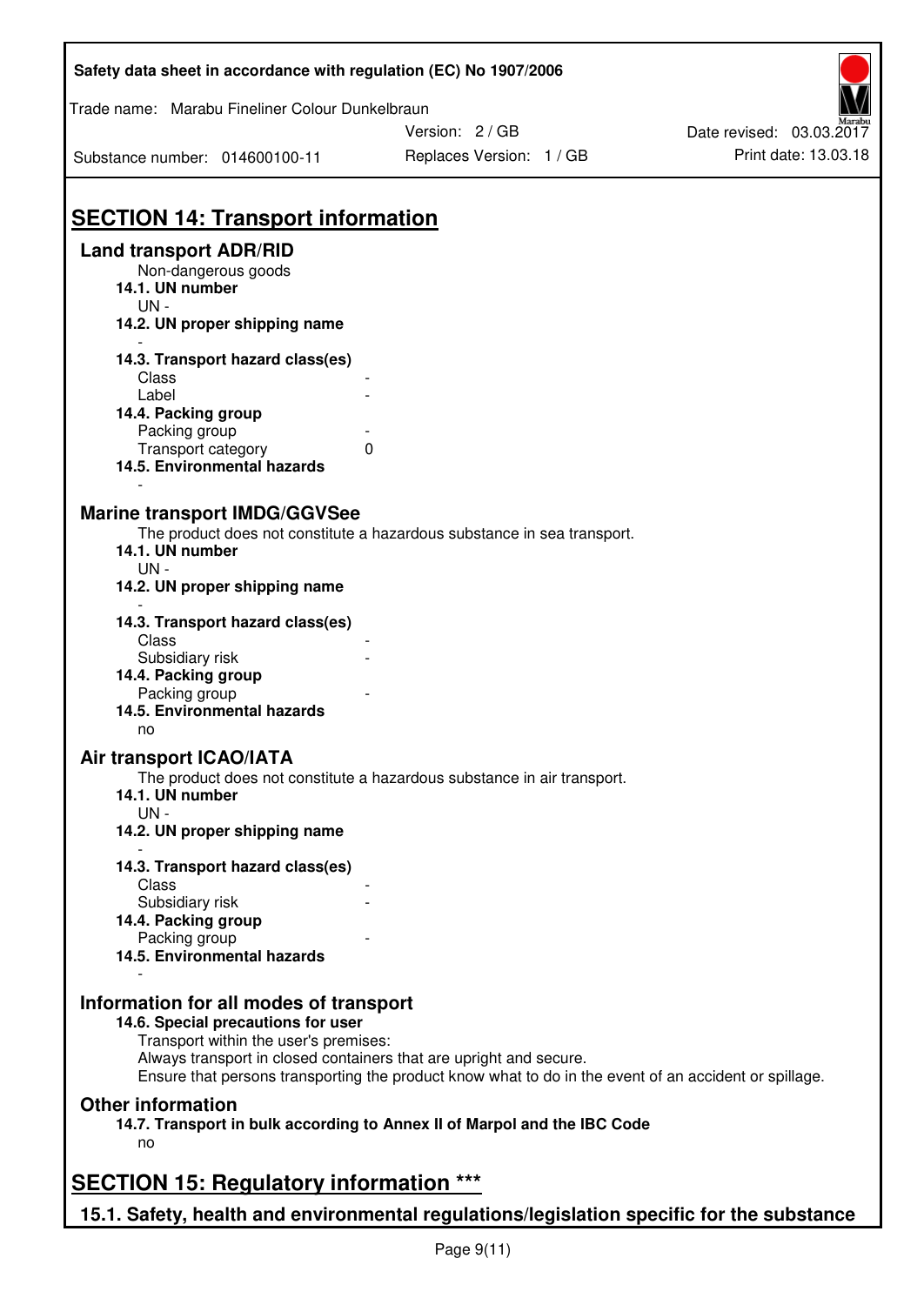|                                      | Trade name: Marabu Fineliner Colour Dunkelbraun                                                                                                                                                                                                                                                                                                                                                                                                                   |                                                                                                   |                          |  |                                                                                                                                                                                                                                                                                                             |
|--------------------------------------|-------------------------------------------------------------------------------------------------------------------------------------------------------------------------------------------------------------------------------------------------------------------------------------------------------------------------------------------------------------------------------------------------------------------------------------------------------------------|---------------------------------------------------------------------------------------------------|--------------------------|--|-------------------------------------------------------------------------------------------------------------------------------------------------------------------------------------------------------------------------------------------------------------------------------------------------------------|
|                                      |                                                                                                                                                                                                                                                                                                                                                                                                                                                                   | Version: 2/GB                                                                                     |                          |  | Date revised: 03.03.2017                                                                                                                                                                                                                                                                                    |
| Substance number: 014600100-11       |                                                                                                                                                                                                                                                                                                                                                                                                                                                                   |                                                                                                   | Replaces Version: 1 / GB |  | Print date: 13.03.18                                                                                                                                                                                                                                                                                        |
| or mixture                           |                                                                                                                                                                                                                                                                                                                                                                                                                                                                   |                                                                                                   |                          |  |                                                                                                                                                                                                                                                                                                             |
| <b>VOC ***</b>                       |                                                                                                                                                                                                                                                                                                                                                                                                                                                                   |                                                                                                   |                          |  |                                                                                                                                                                                                                                                                                                             |
| VOC (EU)                             |                                                                                                                                                                                                                                                                                                                                                                                                                                                                   | $\mathbf{0}$                                                                                      | $\%$                     |  |                                                                                                                                                                                                                                                                                                             |
| <b>Other information</b>             |                                                                                                                                                                                                                                                                                                                                                                                                                                                                   |                                                                                                   |                          |  |                                                                                                                                                                                                                                                                                                             |
|                                      | All components are contained in the TSCA inventory or exempted.<br>All components are contained in the AICS inventory.<br>All components are contained in the PICCS inventory.<br>All components are contained in the DSL inventory.<br>All components are contained in the IECSC inventory.<br>All components are contained in the NZIOC inventory.<br>All components are contained in the ENCS inventory.<br>All components are contained in the ECL inventory. |                                                                                                   |                          |  |                                                                                                                                                                                                                                                                                                             |
|                                      | 15.2. Chemical safety assessment<br>For this preparation a chemical safety assessment has not been carried out.                                                                                                                                                                                                                                                                                                                                                   |                                                                                                   |                          |  |                                                                                                                                                                                                                                                                                                             |
| <b>SECTION 16: Other information</b> |                                                                                                                                                                                                                                                                                                                                                                                                                                                                   |                                                                                                   |                          |  |                                                                                                                                                                                                                                                                                                             |
|                                      | Hazard statements listed in Chapter 3                                                                                                                                                                                                                                                                                                                                                                                                                             |                                                                                                   |                          |  |                                                                                                                                                                                                                                                                                                             |
| H301                                 |                                                                                                                                                                                                                                                                                                                                                                                                                                                                   | Toxic if swallowed.                                                                               |                          |  |                                                                                                                                                                                                                                                                                                             |
| H302                                 |                                                                                                                                                                                                                                                                                                                                                                                                                                                                   | Harmful if swallowed.                                                                             |                          |  |                                                                                                                                                                                                                                                                                                             |
| H <sub>3</sub> 11                    |                                                                                                                                                                                                                                                                                                                                                                                                                                                                   | Toxic in contact with skin.                                                                       |                          |  |                                                                                                                                                                                                                                                                                                             |
| H312                                 |                                                                                                                                                                                                                                                                                                                                                                                                                                                                   | Harmful in contact with skin.                                                                     |                          |  |                                                                                                                                                                                                                                                                                                             |
| H314                                 |                                                                                                                                                                                                                                                                                                                                                                                                                                                                   | Causes severe skin burns and eye damage.                                                          |                          |  |                                                                                                                                                                                                                                                                                                             |
| H315                                 |                                                                                                                                                                                                                                                                                                                                                                                                                                                                   | Causes skin irritation.                                                                           |                          |  |                                                                                                                                                                                                                                                                                                             |
| H317                                 |                                                                                                                                                                                                                                                                                                                                                                                                                                                                   | May cause an allergic skin reaction.                                                              |                          |  |                                                                                                                                                                                                                                                                                                             |
| H318<br>H331                         |                                                                                                                                                                                                                                                                                                                                                                                                                                                                   | Causes serious eye damage.<br>Toxic if inhaled.                                                   |                          |  |                                                                                                                                                                                                                                                                                                             |
| H335                                 |                                                                                                                                                                                                                                                                                                                                                                                                                                                                   | May cause respiratory irritation.                                                                 |                          |  |                                                                                                                                                                                                                                                                                                             |
| H373                                 |                                                                                                                                                                                                                                                                                                                                                                                                                                                                   |                                                                                                   |                          |  |                                                                                                                                                                                                                                                                                                             |
| H400                                 |                                                                                                                                                                                                                                                                                                                                                                                                                                                                   | May cause damage to organs through prolonged or repeated exposure:<br>Very toxic to aquatic life. |                          |  |                                                                                                                                                                                                                                                                                                             |
| H410                                 |                                                                                                                                                                                                                                                                                                                                                                                                                                                                   | Very toxic to aquatic life with long lasting effects.                                             |                          |  |                                                                                                                                                                                                                                                                                                             |
|                                      | <b>CLP categories listed in Chapter 3</b>                                                                                                                                                                                                                                                                                                                                                                                                                         |                                                                                                   |                          |  |                                                                                                                                                                                                                                                                                                             |
| Acute Tox. 3                         |                                                                                                                                                                                                                                                                                                                                                                                                                                                                   | Acute toxicity, Category 3                                                                        |                          |  |                                                                                                                                                                                                                                                                                                             |
| Acute Tox. 4                         |                                                                                                                                                                                                                                                                                                                                                                                                                                                                   | Acute toxicity, Category 4                                                                        |                          |  |                                                                                                                                                                                                                                                                                                             |
| Aquatic Acute 1                      |                                                                                                                                                                                                                                                                                                                                                                                                                                                                   | Hazardous to the aquatic environment, acute, Category 1                                           |                          |  |                                                                                                                                                                                                                                                                                                             |
| Aquatic Chronic 1                    |                                                                                                                                                                                                                                                                                                                                                                                                                                                                   | Hazardous to the aquatic environment, chronic, Category 1                                         |                          |  |                                                                                                                                                                                                                                                                                                             |
| Eye Dam. 1                           |                                                                                                                                                                                                                                                                                                                                                                                                                                                                   | Serious eye damage, Category 1                                                                    |                          |  |                                                                                                                                                                                                                                                                                                             |
| Skin Corr. 1B                        |                                                                                                                                                                                                                                                                                                                                                                                                                                                                   | Skin corrosion, Category 1B                                                                       |                          |  |                                                                                                                                                                                                                                                                                                             |
| Skin Irrit. 2                        |                                                                                                                                                                                                                                                                                                                                                                                                                                                                   | Skin irritation, Category 2                                                                       |                          |  |                                                                                                                                                                                                                                                                                                             |
| Skin Sens. 1                         |                                                                                                                                                                                                                                                                                                                                                                                                                                                                   | Skin sensitization, Category 1                                                                    |                          |  |                                                                                                                                                                                                                                                                                                             |
| STOT RE 2<br>STOT SE 3               |                                                                                                                                                                                                                                                                                                                                                                                                                                                                   | Specific target organ toxicity - single exposure, Category 3                                      |                          |  | Specific target organ toxicity - repeated exposure, Category 2                                                                                                                                                                                                                                              |
|                                      | <b>Supplemental information</b>                                                                                                                                                                                                                                                                                                                                                                                                                                   |                                                                                                   |                          |  |                                                                                                                                                                                                                                                                                                             |
|                                      |                                                                                                                                                                                                                                                                                                                                                                                                                                                                   |                                                                                                   |                          |  | Relevant changes compared with the previous version of the safety data sheet are marked with: ***                                                                                                                                                                                                           |
| legislation.                         |                                                                                                                                                                                                                                                                                                                                                                                                                                                                   |                                                                                                   |                          |  | This information is based on our present state of knowledge. However, it should not constitute a<br>guarantee for any specific product properties and shall not establish a legally valid relationship.<br>The information in this Safety Data Sheet is based on the present state of knowledge and current |
|                                      |                                                                                                                                                                                                                                                                                                                                                                                                                                                                   |                                                                                                   |                          |  | It provides guidance on health, safety and environmental aspects of the product and should not be<br>construed as any guarantee of technical performance or suitability for particular applications.                                                                                                        |
|                                      | to the supplier and obtaining written handling instructions.                                                                                                                                                                                                                                                                                                                                                                                                      |                                                                                                   |                          |  | The product should not be used for purposes other than those shown in Section 1 without first referring                                                                                                                                                                                                     |